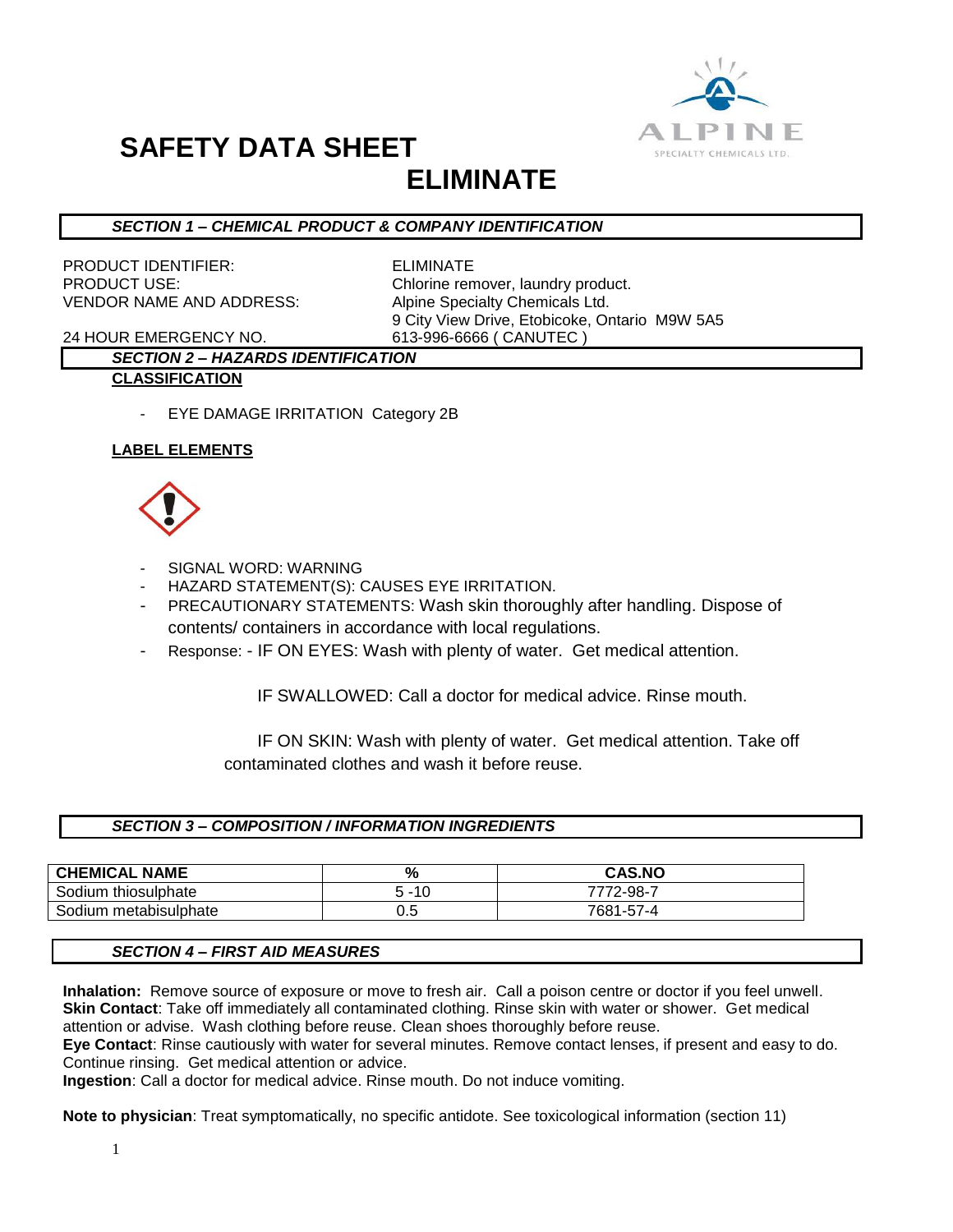## **SAFETY DATA SHEET ELIMINATE**

#### *SECTION 5 – FIRE FIGHTING MEASURES*

#### **Extinguishing Media:**

**Suitable Extinguishing Media:** Use water spray, fog or foam.

**Unsuitable Extinguishing Media:** None known

 **Specific hazards arising from the product:** None known.

**Hazardous thermal decomposition products:** Decomposition products may include the following materials: carbon dioxide and carbon monoxide.

**Advice for fire-fighters:** Not available.

*SECTION 6 – ACCIDENTAL RELEASE MEASURES*

**Personal precautions, protective equipment and emergency procedures:**

Wear suitable protective clothing. Wear eye/face protection.

**Environmental precautions:** Avoid contact of large amounts of spilled material and runoff with soil and surface waterways.

**Methods and materials for containment and cleaning up**: Use a water rinse for final clean-up.

#### *SECTION 7 – HANDLING AND STORAGE*

**Precautions for safe handling**: Ventilate adequately, otherwise wear an appropriate breathing apparatus. Avoid contact with eyes, skin or clothing. Wash thoroughly after handling.

**Storage Procedures**: Keep containers closed when not in use. Do not freeze. Store between the following temperatures: 5 to 40°C.

#### *SECTION 8 – EXPOSURE CONTROLS/PERSONAL PROTECTION*

|                       | <b>ACGIH</b><br>TLV |             | <b>OSHA PEL</b> |         | AIHA WEEL     |                     |
|-----------------------|---------------------|-------------|-----------------|---------|---------------|---------------------|
| <b>CHEMICAL NAME</b>  | TWA                 | <b>STEL</b> | TWA             | Ceiling | 8 hour TWA    | Short term TWA<br>© |
| Sodium thiosulphate   | Not available       |             | Not available   |         | Not available |                     |
| Sodium metabisulphite | Not available       |             | 5 mg/m $3$      |         | Not available |                     |

ACGIH= American Conference of Governmental Industrial Hygienists. TLV = Threshold Limit Value. TWA = Timeweighted Average. STEL = Short-term Exposure Limit OSHA = US Occupational Safety and Health Administration. PEL = Permissible Exposure Limits. AIHA = AIHA Guideline Foundation. WEEL = Workplace Environmental Exposure Limit.

**Appropriate Engineering Control**: Good general ventilation should be sufficient to control worker exposure to airborne contaminants.

#### **Individual Protection Measure:**

**Eye/Face Protection:** Do not get into eyes. Wear chemical safety goggles.

**Skin Protection:** No known effect after skin contact. Rinse with water.

**Respiratory protection**: Not required

**Inhalation:** No special measures required. Treat symptomatically.

#### *SECTION 9 – PHYSICAL AND CHEMICAL PROPERTIES*

**Appearance:** Liquid, colorless.

2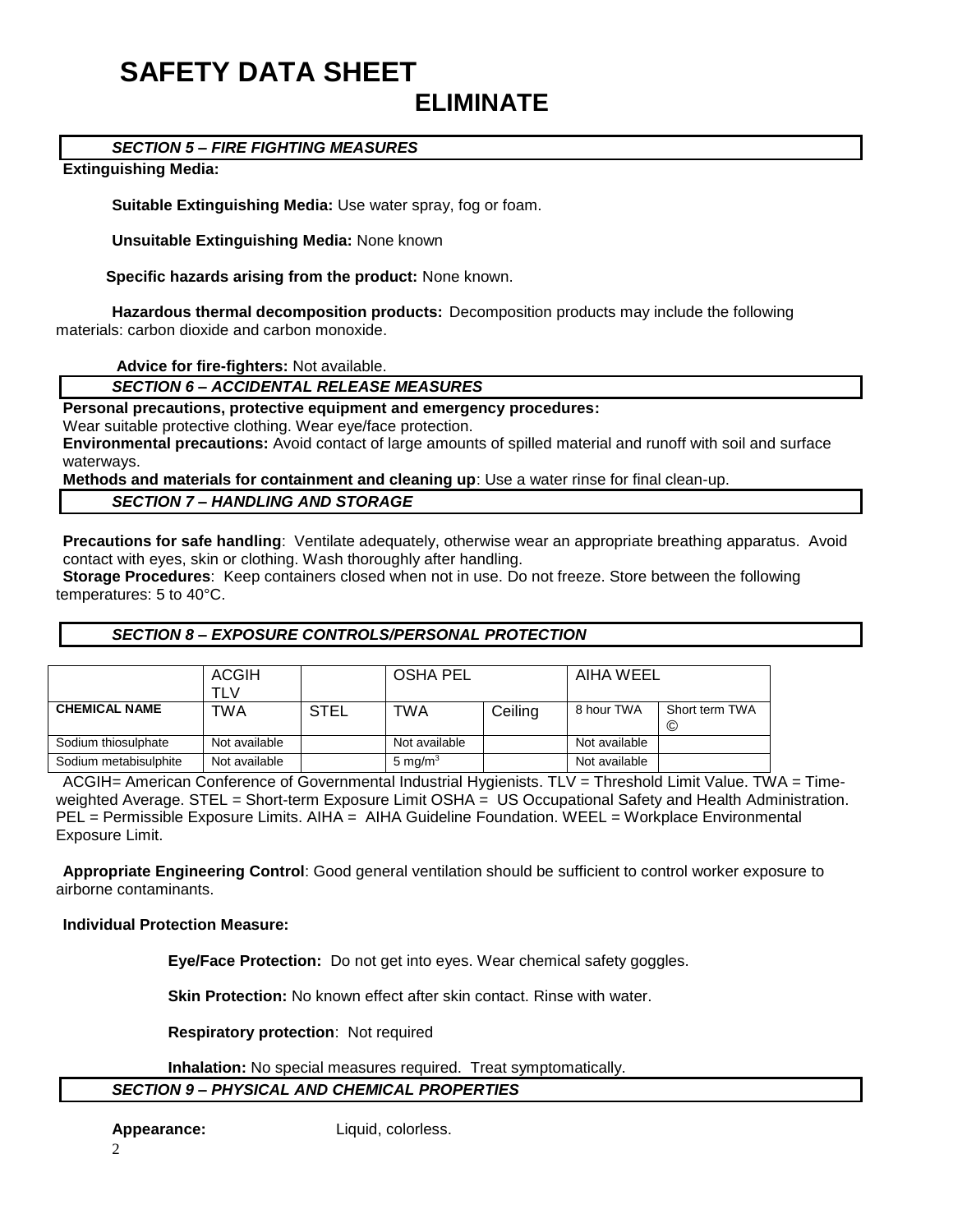## **SAFETY DATA SHEET ELIMINATE**

| Odurless.                    |
|------------------------------|
| $5(100\%)$                   |
| Not available                |
| $>$ 100 °C                   |
| Not available                |
| Not available                |
| Not available                |
| Not available                |
| Approx. $= 1$ (Water $= 1$ ) |
| Not available                |
| Soluble                      |
|                              |

**Auto ignition temperature** Not available

| <b>SECTION 10 - STABILITY AND REACTIVITY</b> |                   |
|----------------------------------------------|-------------------|
| STABILITY:                                   | Stable            |
| INCOMPATHILITY:                              | None              |
| HAZARDOUS DECOMPOSITION PRODUCTS:            | None              |
| HAZARDOUS POLYMERIZATION:                    | Will not occur.   |
| CONDITIONS TO AVOID:                         | No specific data. |

#### *SECTION 11 – TOXICOLOGICAL INFORMATION*

| <b>Chemical Name</b> | C50/96 ł<br>hours | <b>LD50</b>   | dermal<br>-LJJU |
|----------------------|-------------------|---------------|-----------------|
| metabisulphite       | 220mg/l           | Not available | .               |
| Sodium               | ∶ trout           |               | Not available   |

**Routes of exposure:** Skin contact, Eye contact, Ingestion.

**Eye contact**: Material may cause irritation. **Skin contact**. None known. **Inhalation**: No specific data. **Acute toxicity**:

**Eye contact:** Causes eye irritation.

**Skin contact:** Not known.

**Inhalation:** Not known significant effects**.**

**Ingestion:** Not known significant effects.

**Germ cell mutagenicity:** Not available

**Carcinogenicity:** Not available.

**Reproductive toxicity:** No evidence of reproductive toxicity or developmental toxicity**.**